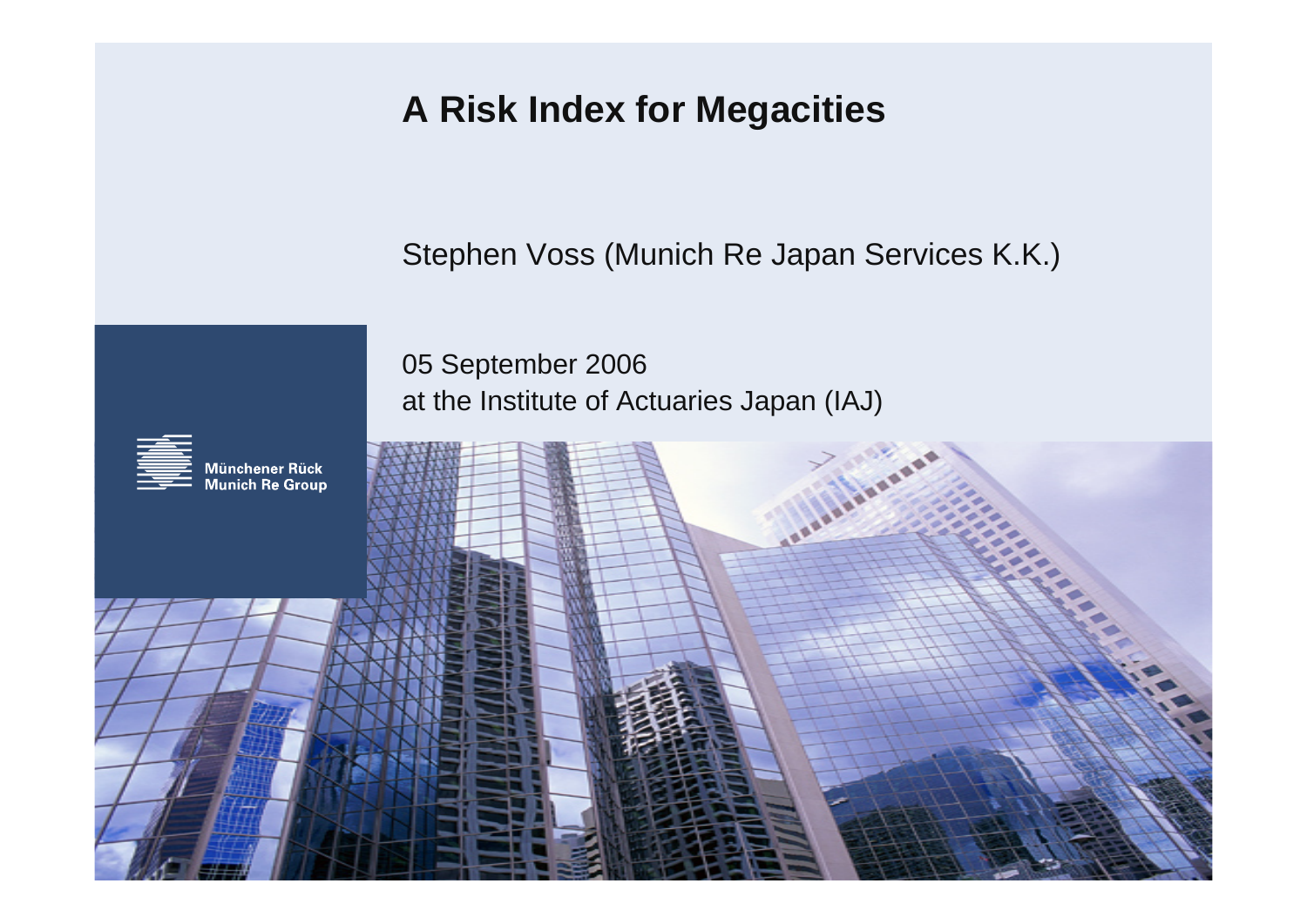



| Introduction - Trend of growing cities   | $\mathcal{S}$ |
|------------------------------------------|---------------|
| Characteristics of megacities            | 8             |
| The special risk situation of megacities | 13            |
| The Munich Re risk index for megacities  | 18            |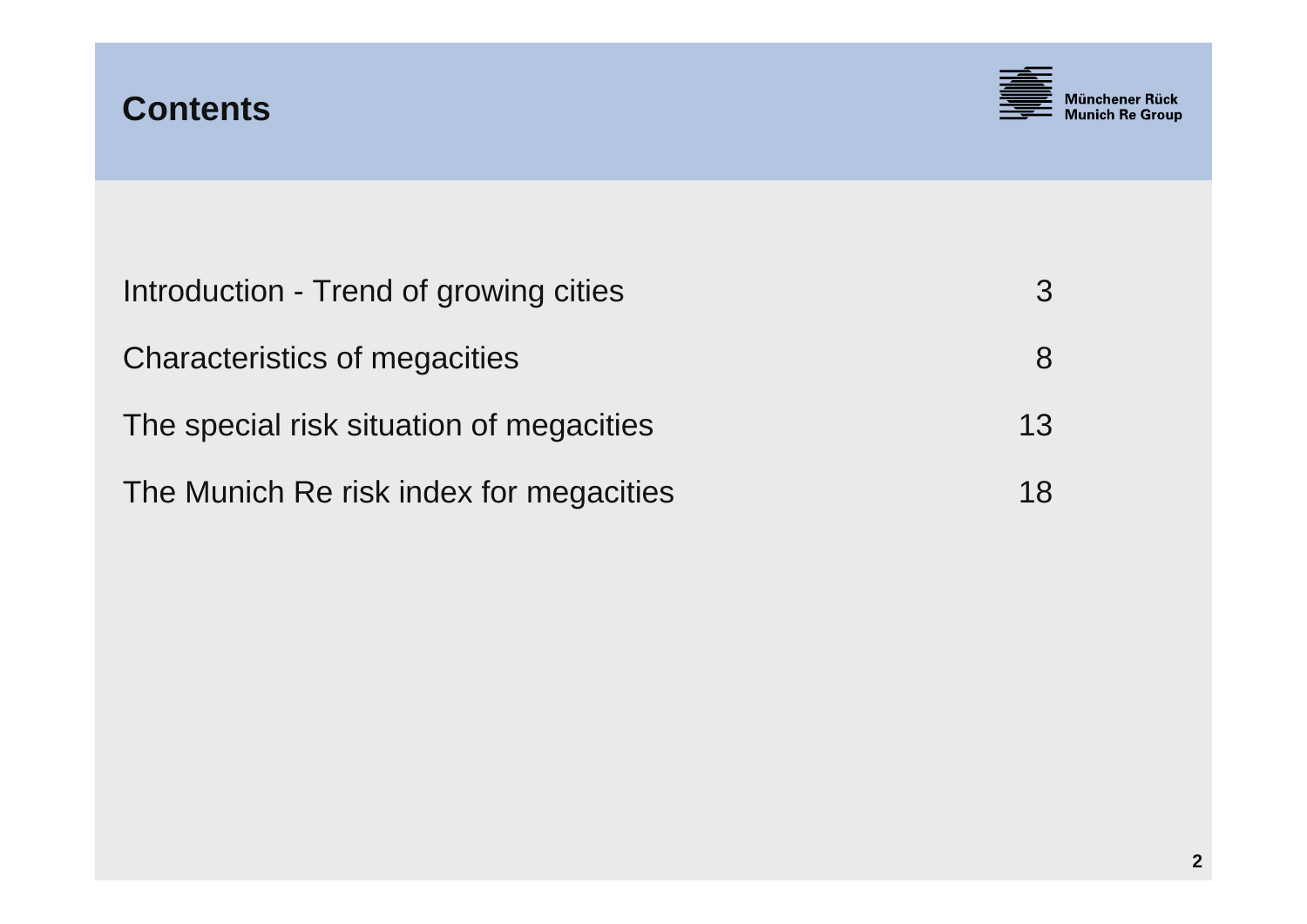### **Introduction – Trend of growing cities**



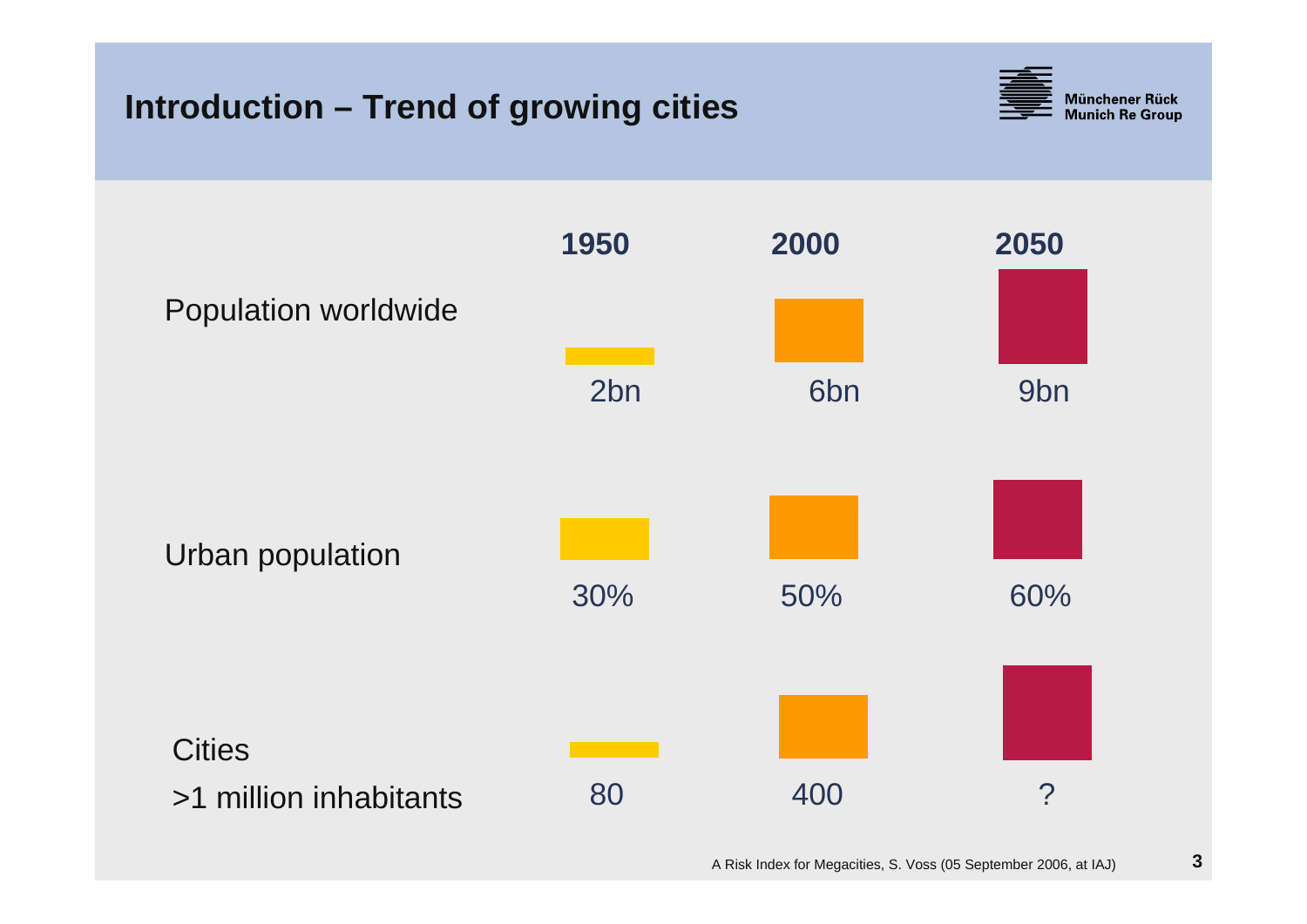#### **Introduction – Trend of growing cities, cont'd**



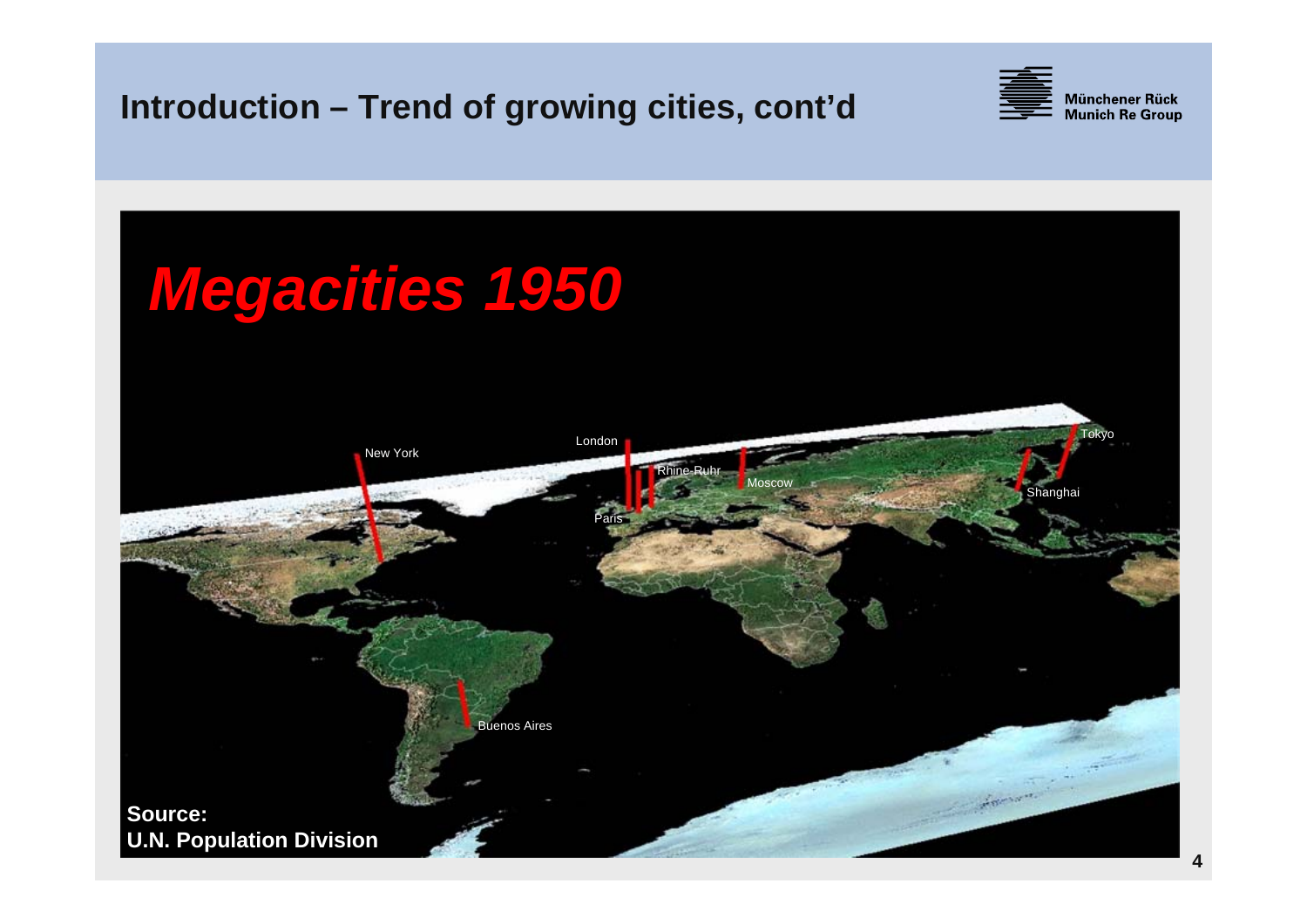### **Introduction – Trend of growing cities, cont'd**



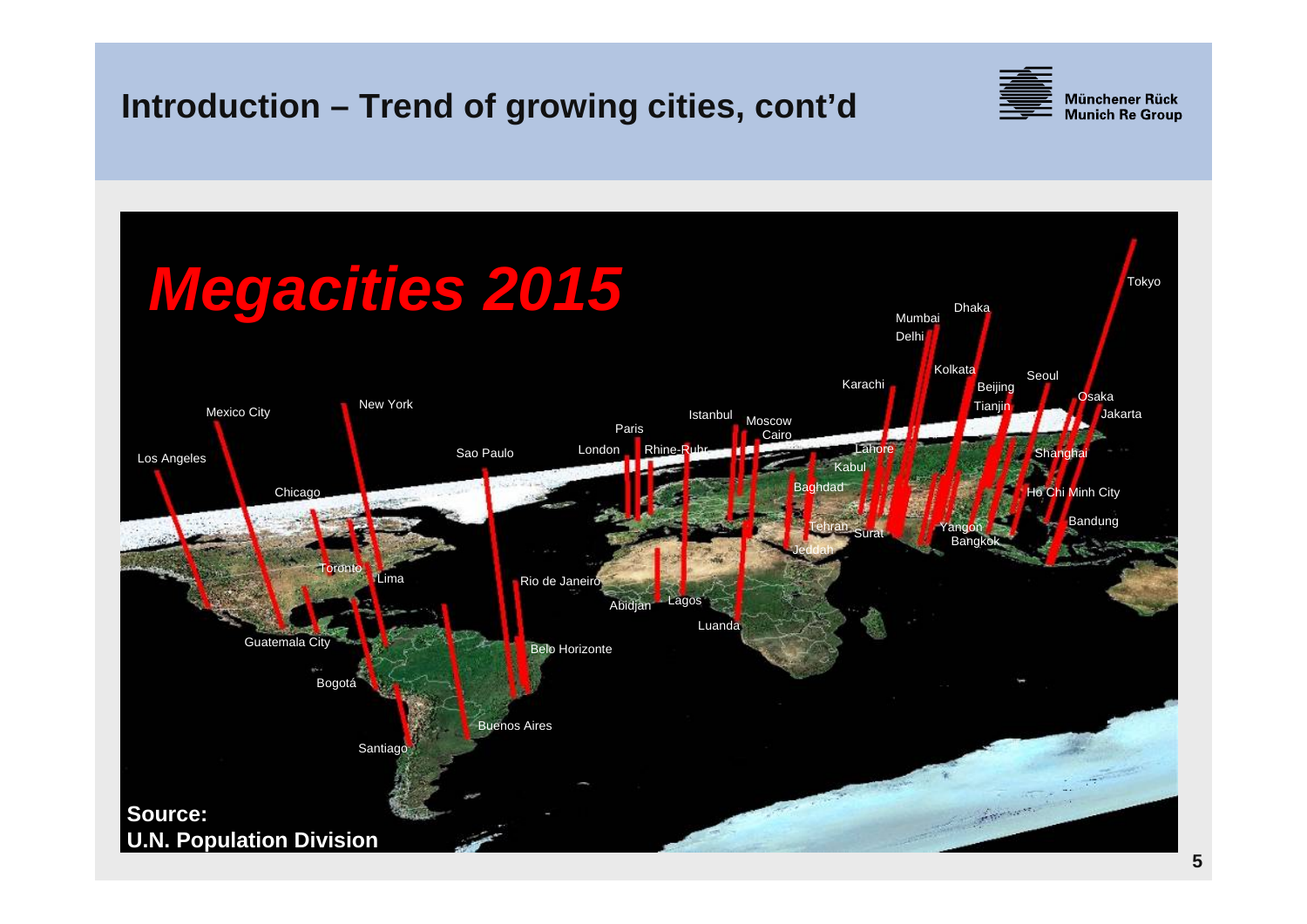### **Introduction – Trend of growing cities, cont'd**





All population figures in millions

- Cities in countries with high per capita income
- Cities in countries with medium or low per capita income

Summary: Whereas in 1950 ten of the 15 most populous cities were in industrial countries, today's picture is clearly dominated by cities in emerging and developing countries…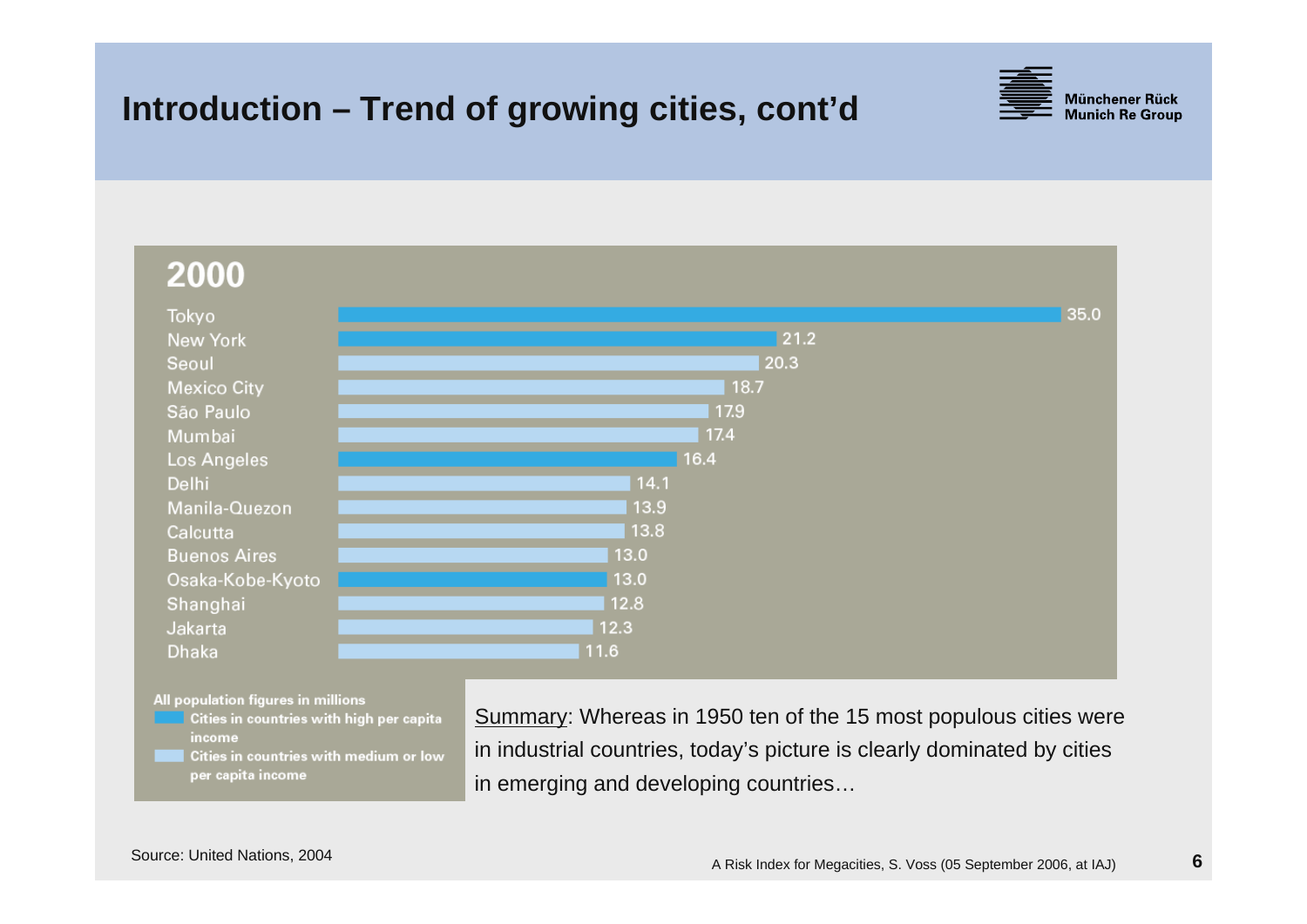



| Introduction - Trend of growing cities   | $\mathcal{S}$ |
|------------------------------------------|---------------|
| Characteristics of megacities            | 8             |
| The special risk situation of megacities | 13            |
| The Munich Re risk index for megacities  | 18            |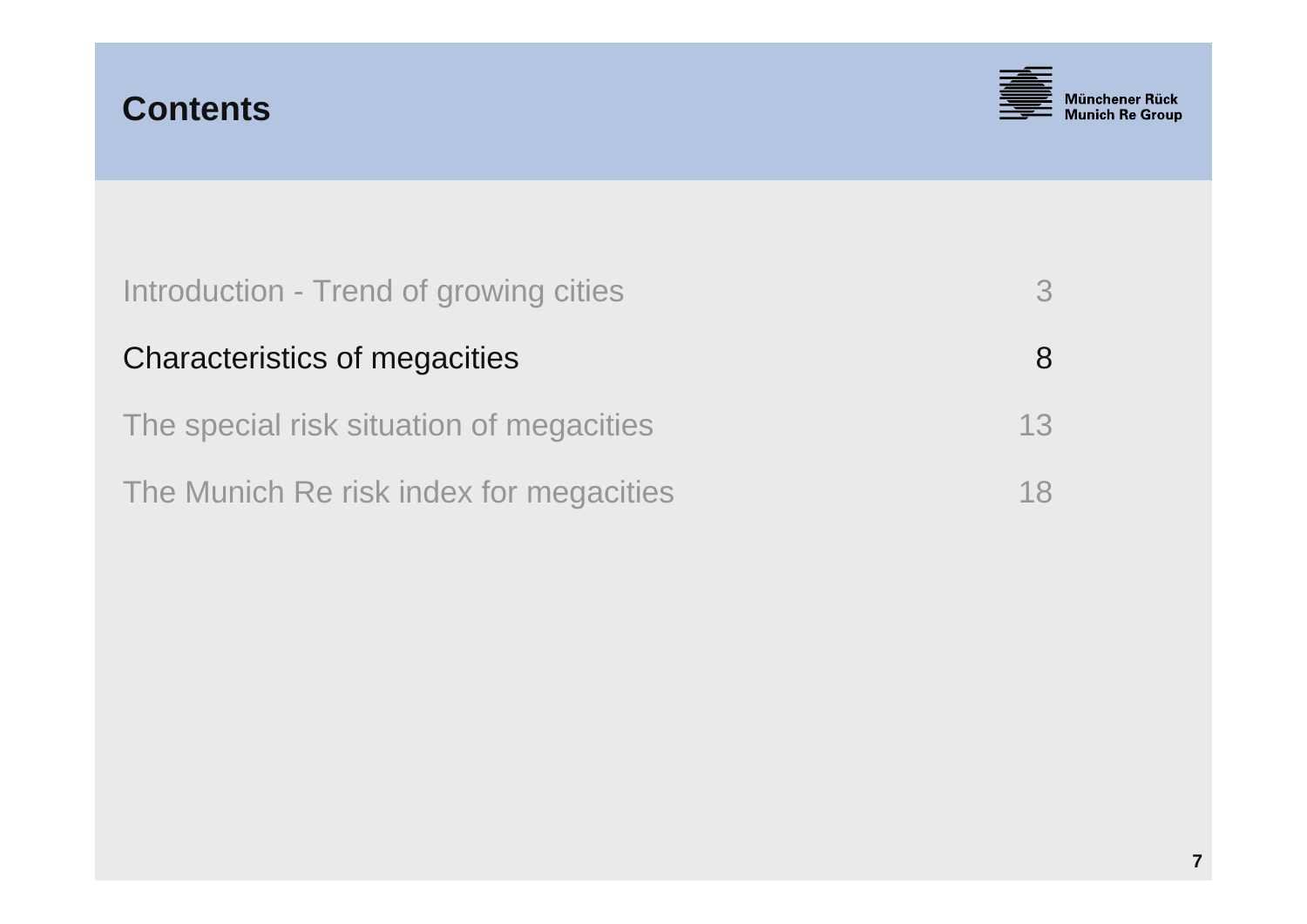#### **Characteristics of megacities**



Common features of megacities:

- **Service Service**  High **concentration** of
	- people
	- values
	- infrastructure
- T. High **interconnectivity** within region / country / continent / world
	- $\mathcal{L}_{\mathcal{A}}$ close **interdependence** between flow of goods, finance and information
	- $\mathcal{L}_{\mathcal{A}}$  global cities are **gateways** (interaction between regional markets and global flow of information / goods)
- **→ Global impact** of megacities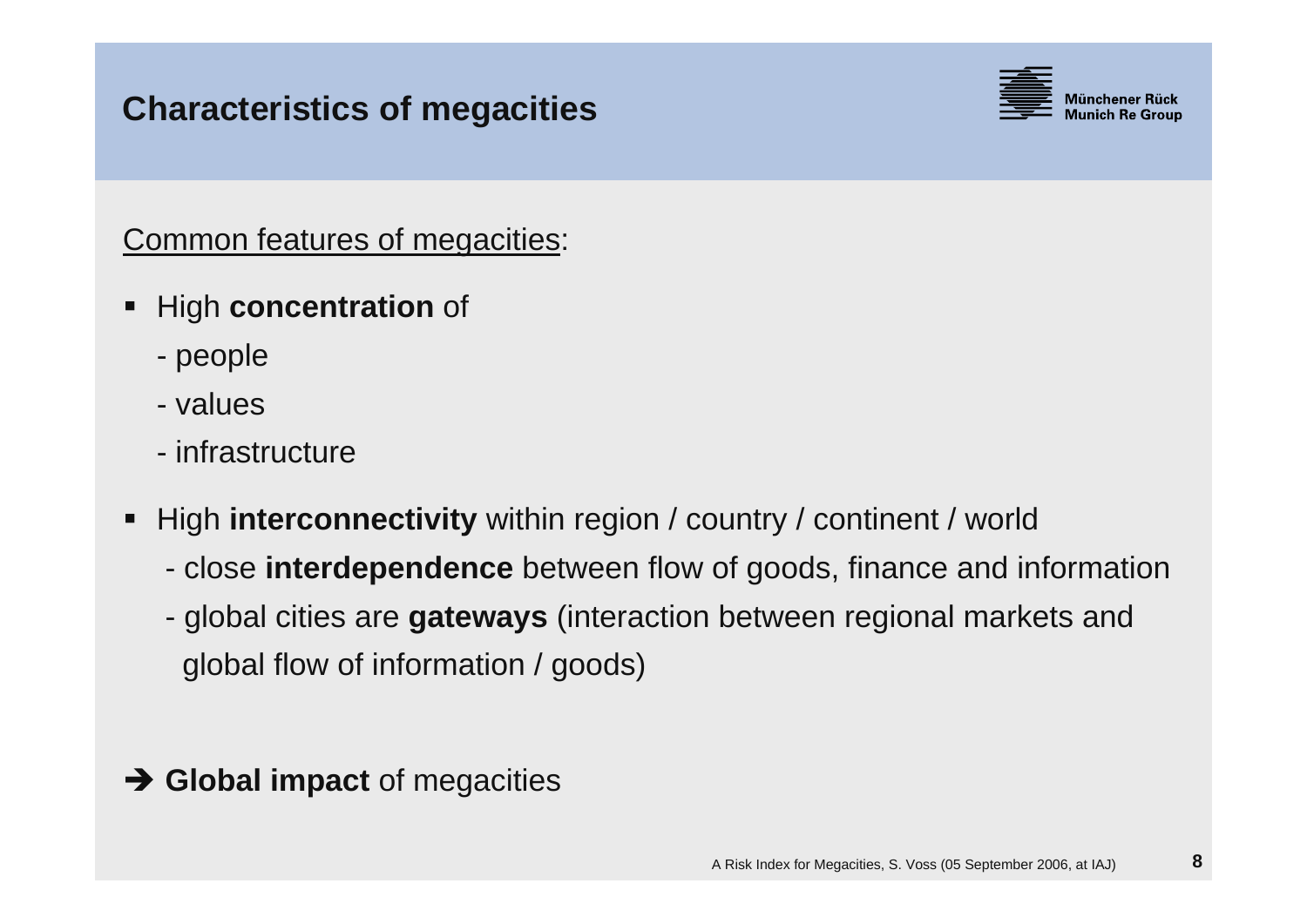

# **Tokyo today:**

- $\blacksquare$  A gigantic concentration of values and people
- - Very high density of buildings
- Worldwide interconnectionin trade and business

*Picture of modern Tokyo*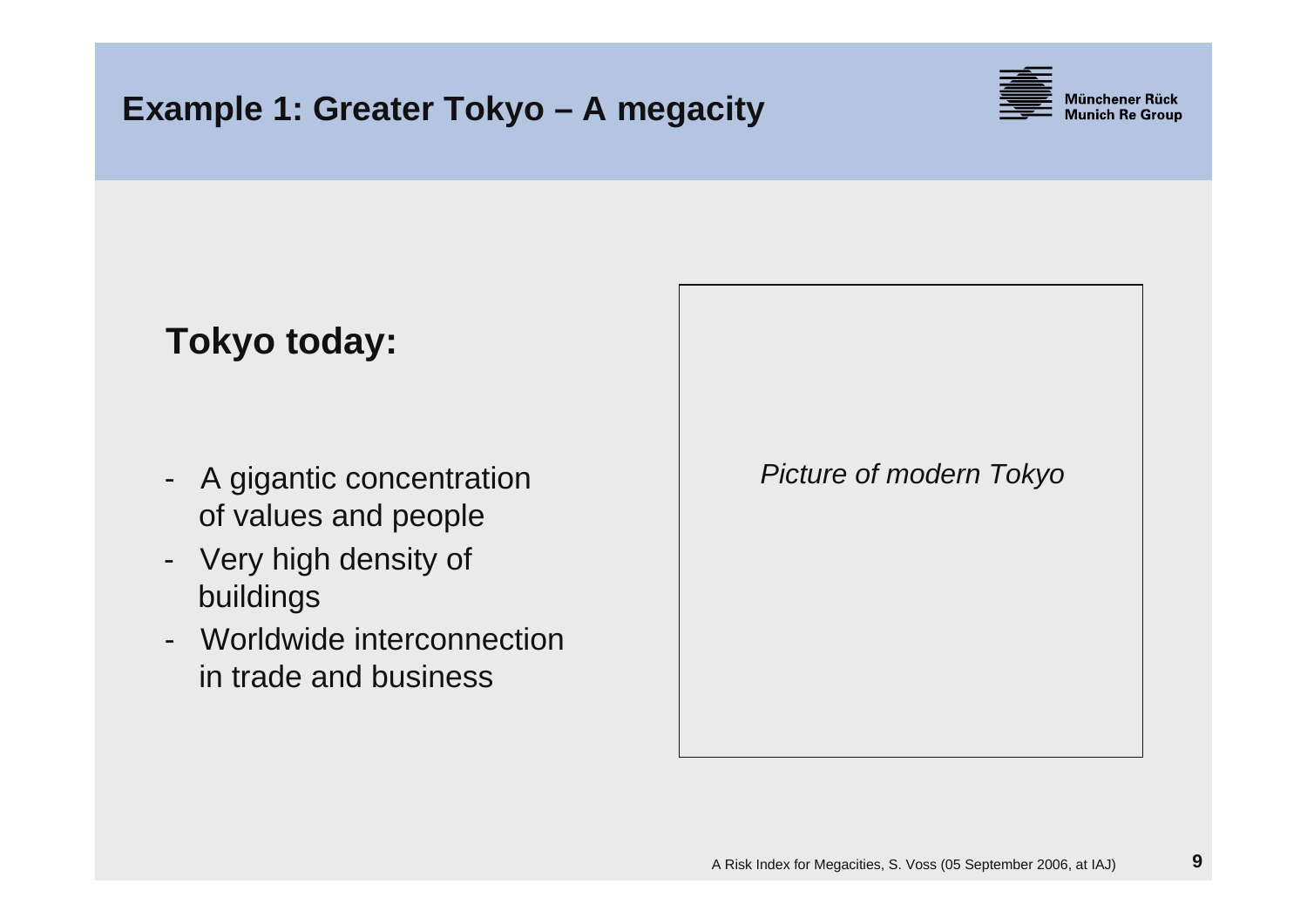

# **Tokyo 1923:**

- 143,000 victims (incl. missing persons)
- 2.8 bn USD economic loss

*Picture of Tokyo 1923*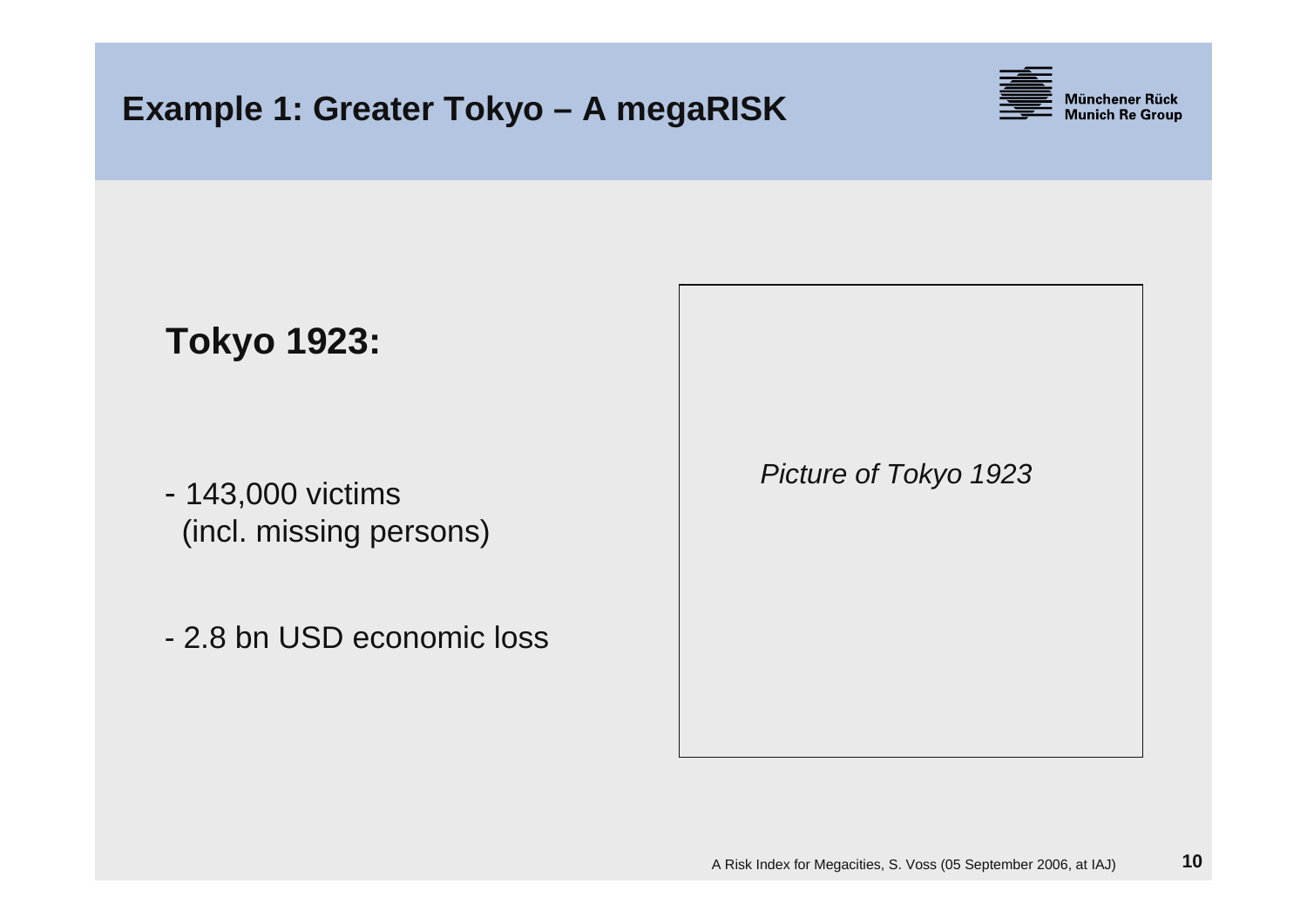#### **Example 2: Los Angeles**



Development of the City of Los Angeles from 1900 to 2000

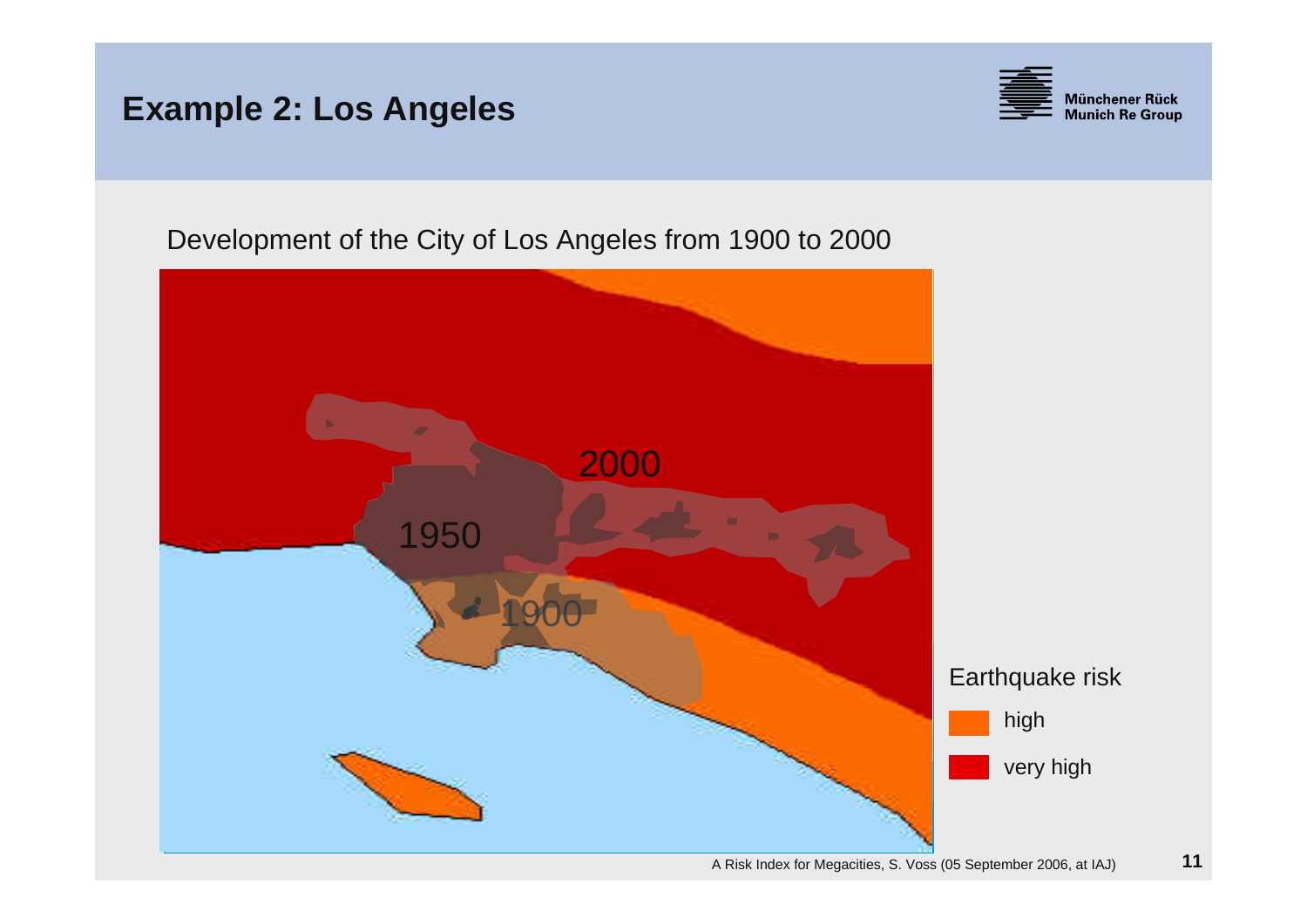



| Introduction - Trend of growing cities   | $\mathcal{B}$ |
|------------------------------------------|---------------|
| <b>Characteristics of megacities</b>     | 8             |
| The special risk situation of megacities | 13            |
| The Munich Re risk index for megacities  | 18            |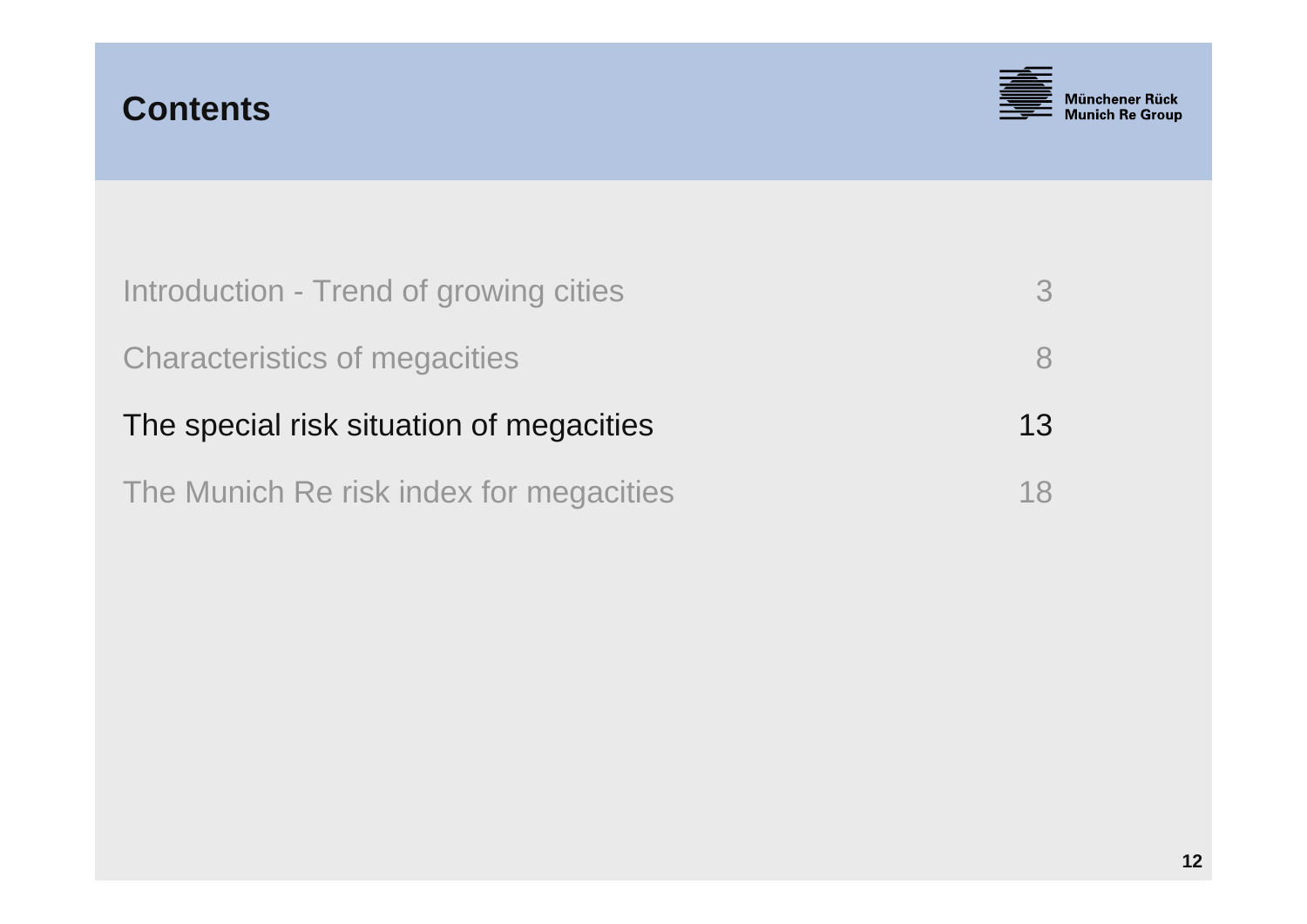

- Higher air temperatures (above all evenings and nights)
	- $\mathcal{L}_{\mathcal{A}}$  so-called "**heat island effect**" with a difference in temperature with as much as 10 degrees Celsius, example Shanghai
- T. Generally, lower air speeds in megacities
	- $\mathcal{L}_{\mathcal{A}}$  however, straight canyon-like streets generate jet effects with high wind speed
- T. Higher risk of torrential rain in the lee area of the city
- **Service Service** Greater risk of thunderstorms (lightning strokes)
	- high-rise buildings act like magnets and attract lightning
- **Service Service** Increased air pollution (ozone, dust, soot)
	- often formation of summer smog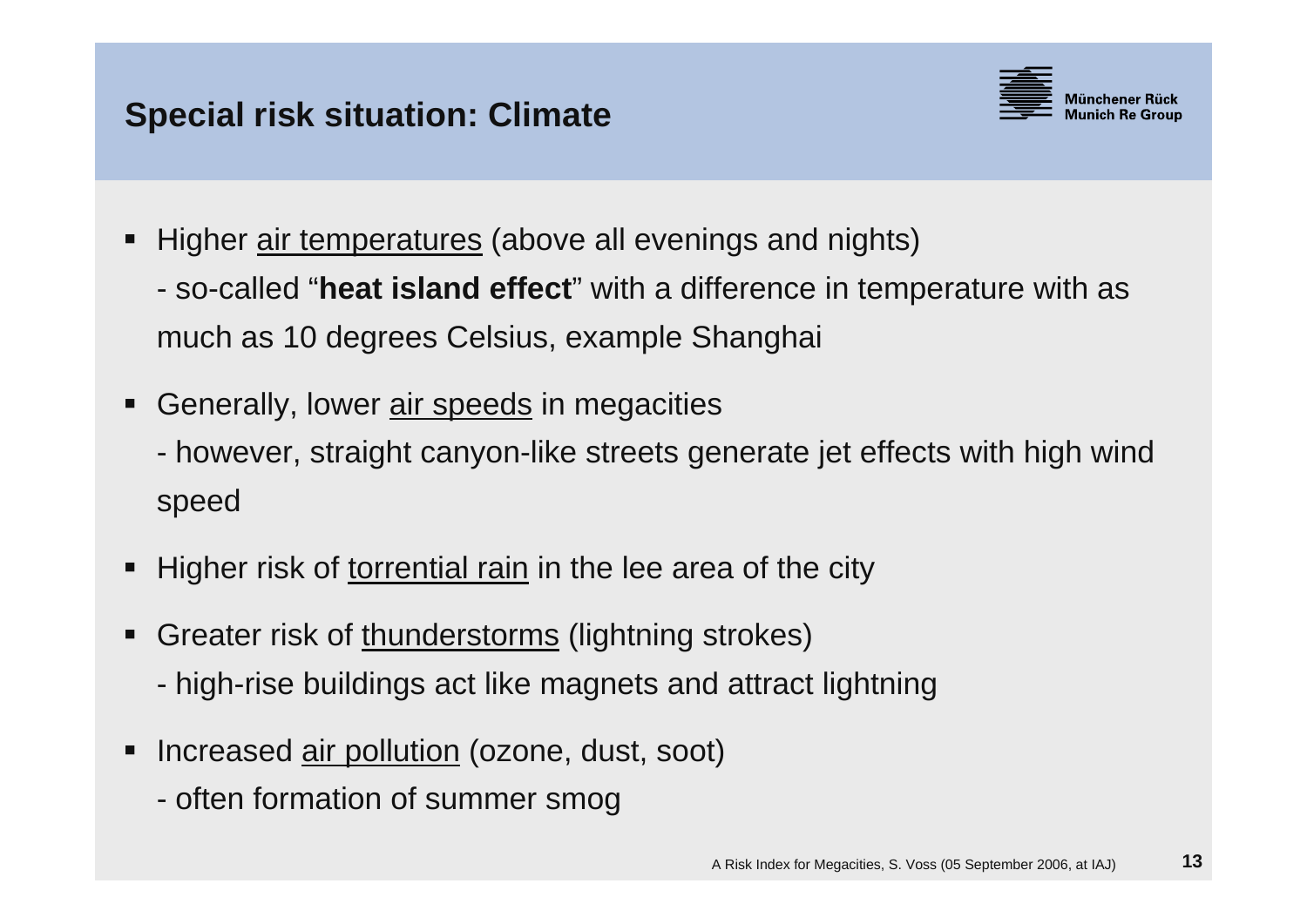

#### T. Natural catastrophes,

some examples: Earthquake in San Francisco (1906), heat wave during the summer (global warming), hurricane Katrina that hit New Orleans

T. Technological and infrastructural catastrophes,

e.g. explosion of ammonium nitrate store in Toulouse in September 2001

- T. Social / political risks and terrorism, as in the past in New York (2001), Madrid (2004) and London (2005)
- **Service Service**  Epidemics and infectious diseases, as SARS in 2003 in Asian cities, bird flu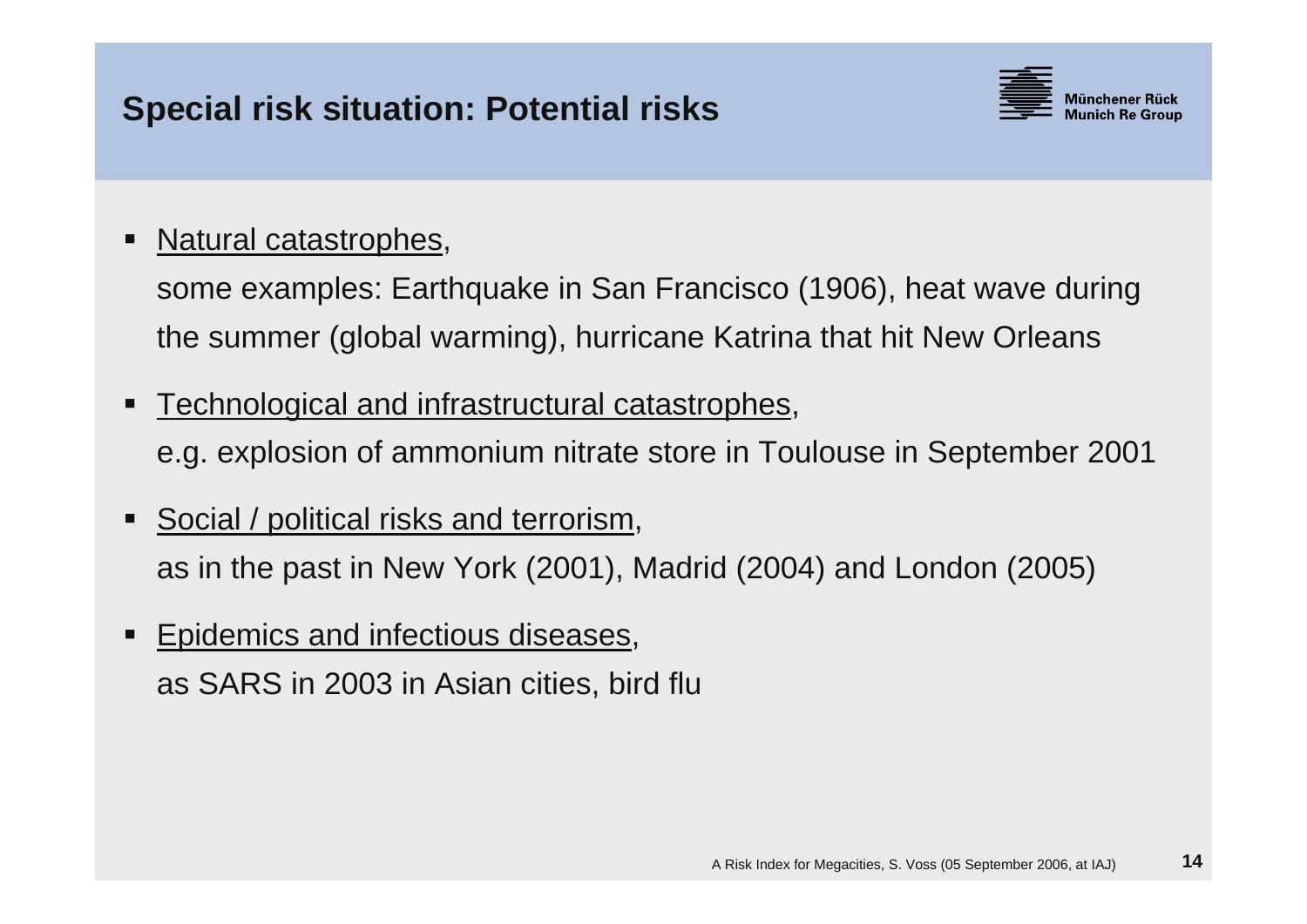

Various classes of business may be affected:

- Life, health and workers' compensation insurance
- $\blacksquare$ Liability (e.g. industrial lines)
- п Property insurance (private, commercial, industrial lines)
	- Property damage and business interruption

Î **"Challenges" versus "opportunities" for insurers**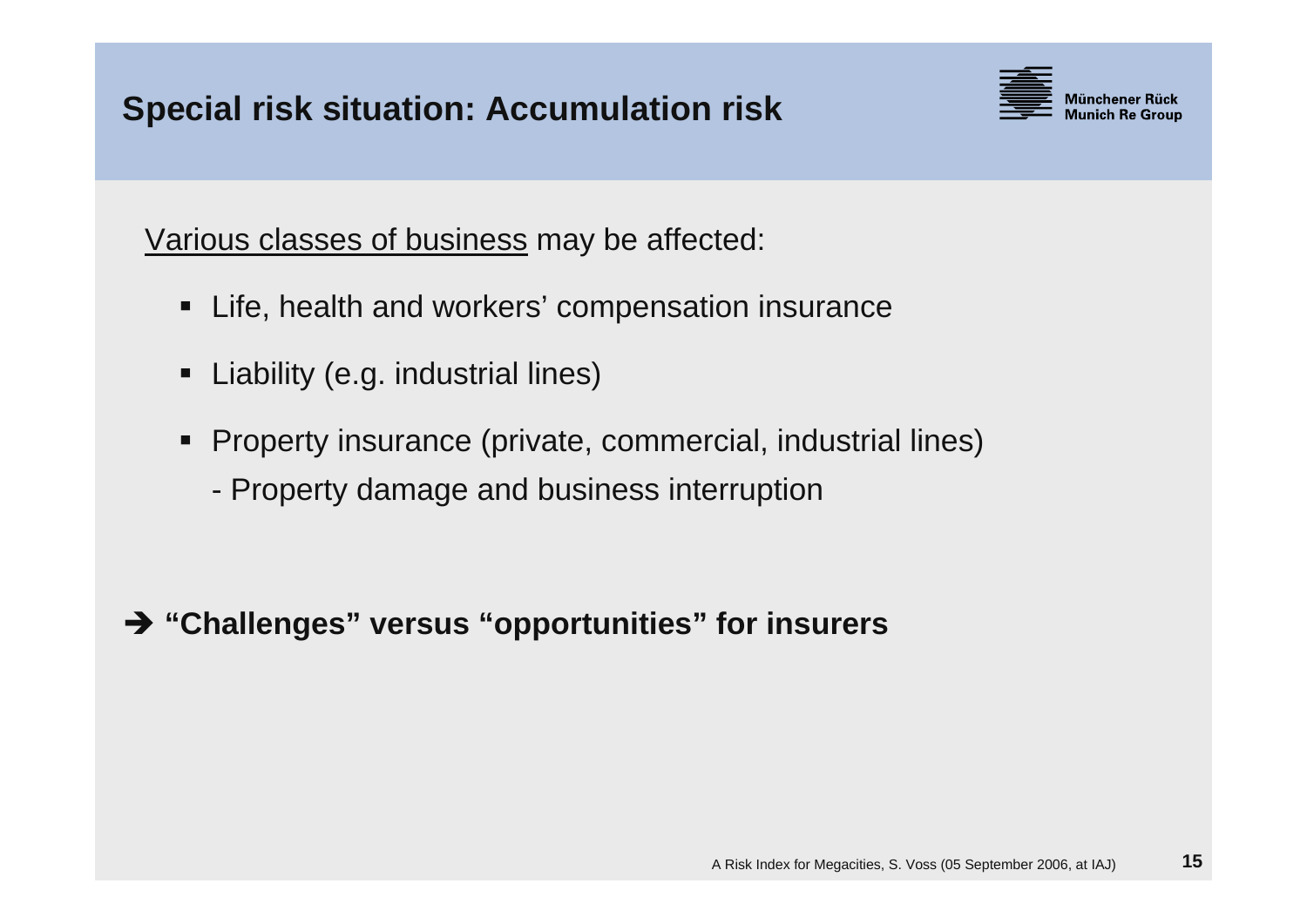

Approaches to **solving or mitigating** the accumulation problem:

Risk evaluation

- L Assessment using appropriate scenarios and tools ("geocoding")
- Risk limitation
	- П Limits of liability
	- L Exclusion of risks (certain hazards, objects, areas)

#### Balance of risks (regional)

 $\blacksquare$ Growing need for insurance in metropolises in developing countries

### **→ Risk prevention and reduction**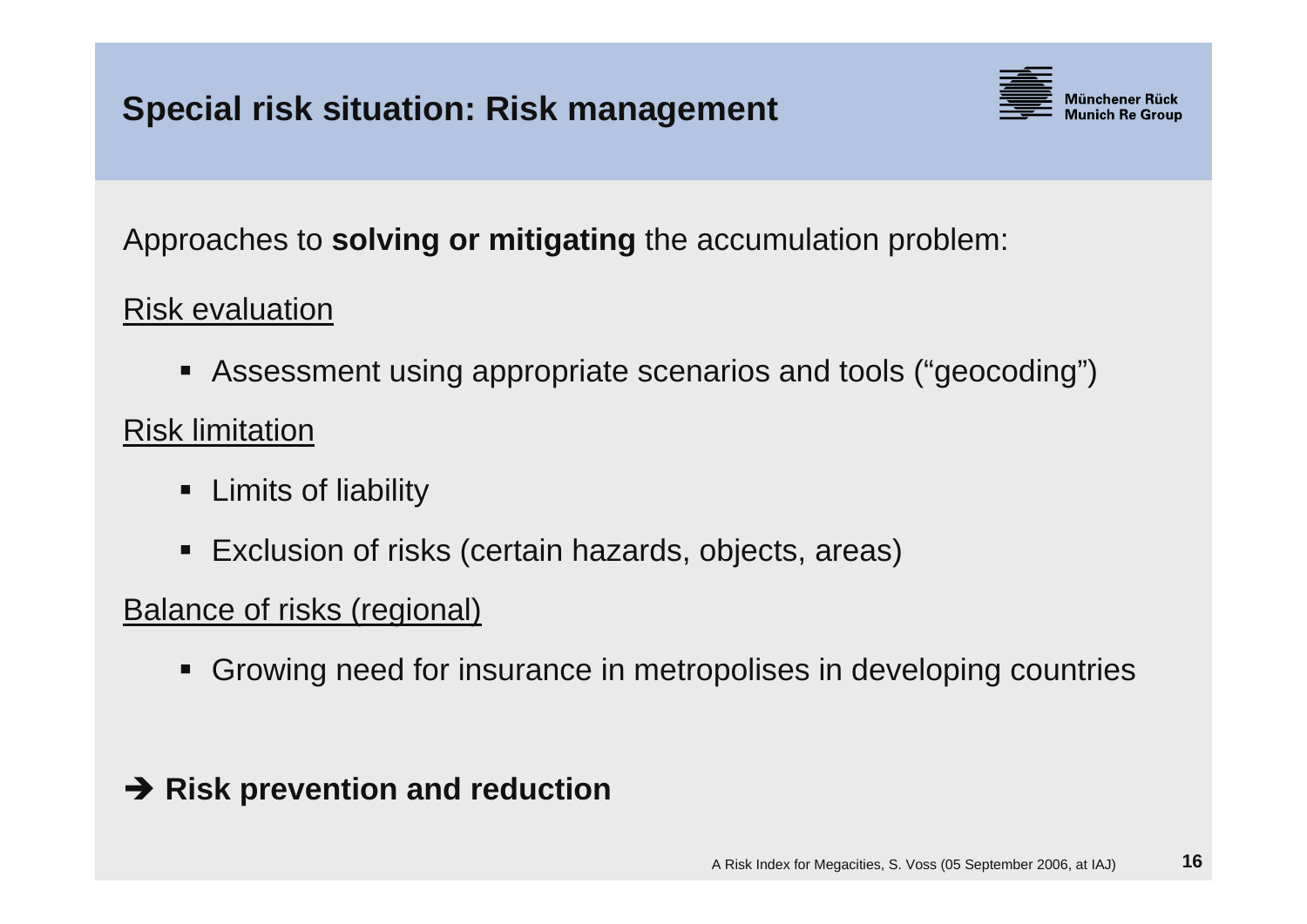



| The Munich Re risk index for megacities  | 18            |
|------------------------------------------|---------------|
| The special risk situation of megacities | 13            |
| <b>Characteristics of megacities</b>     |               |
| Introduction - Trend of growing cities   | $\mathcal{S}$ |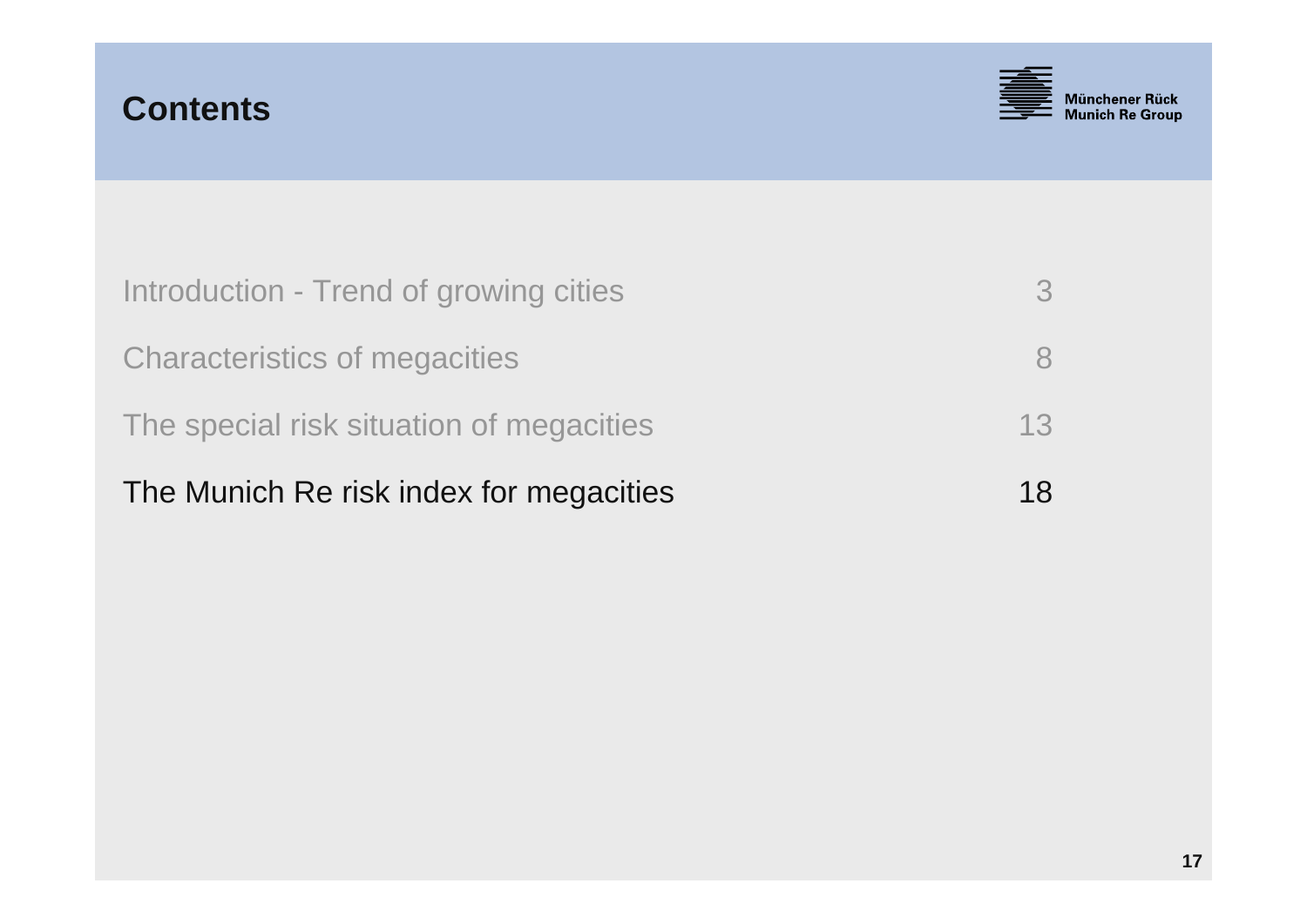### **The Munich Re risk index for megacities**



#### **Analysis**

with focus on **natural hazards** due to:

- П ■ <u>Data</u> availability
- П **Modeling capability**

#### **Risk assessment**

- $\blacksquare$ Interregional comparison
- П Risk modeling



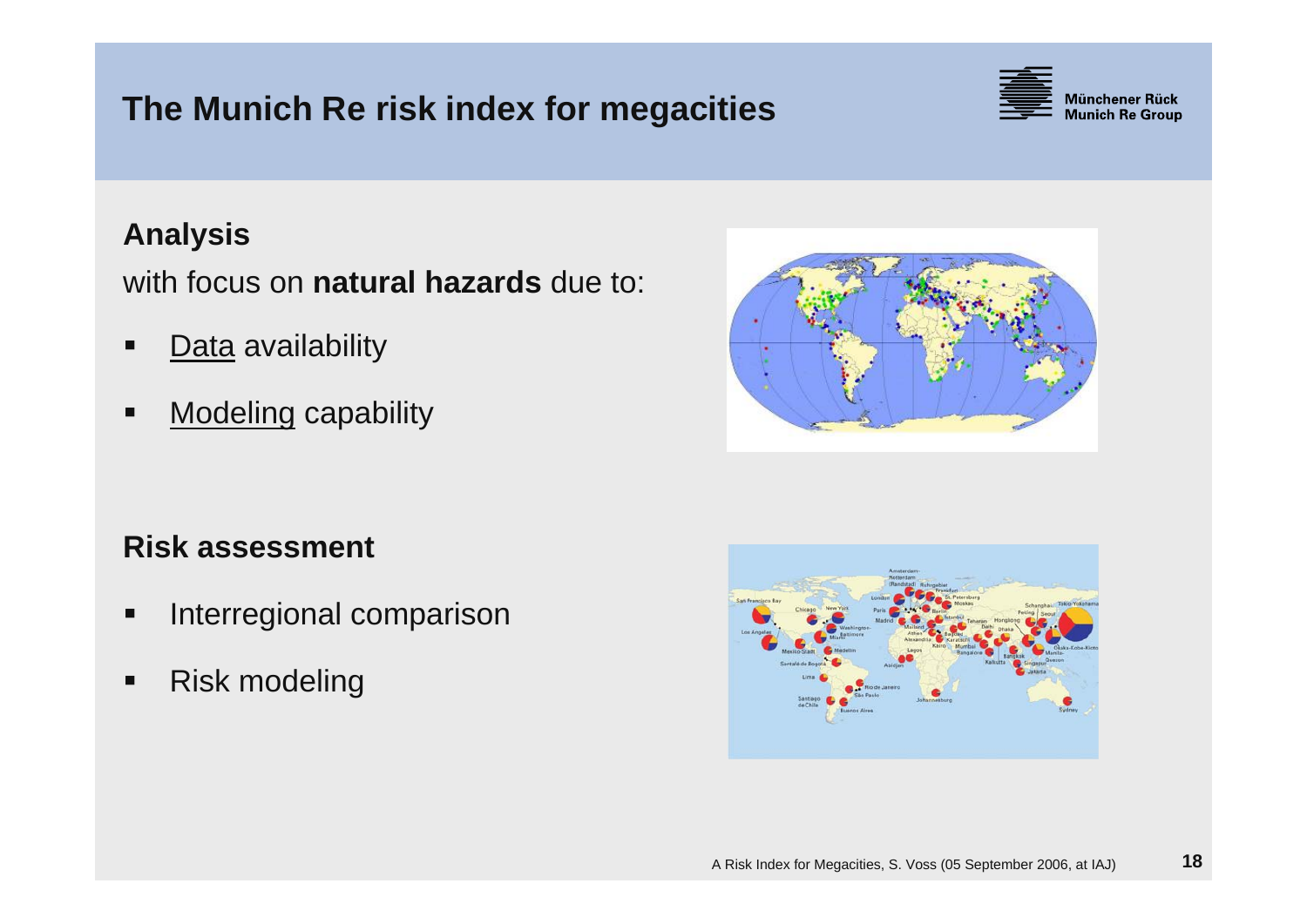#### **The Munich Re risk index: Data sources**



- **Online** databases and information systems (e.g. Internet, Reuters Insurance Briefing)
- **Media** reports (press, radio, television)
- Worldwide **network of contacts**(scientists, official agencies, companies, technical seminars, workshops, expert opinion)
- Technical **literature**(scientific reports, essays, conference papers, etc.)
- Munich Re **connections**(subsidiaries, branch offices, liaison offices, service companies, clients in more than 150 countries)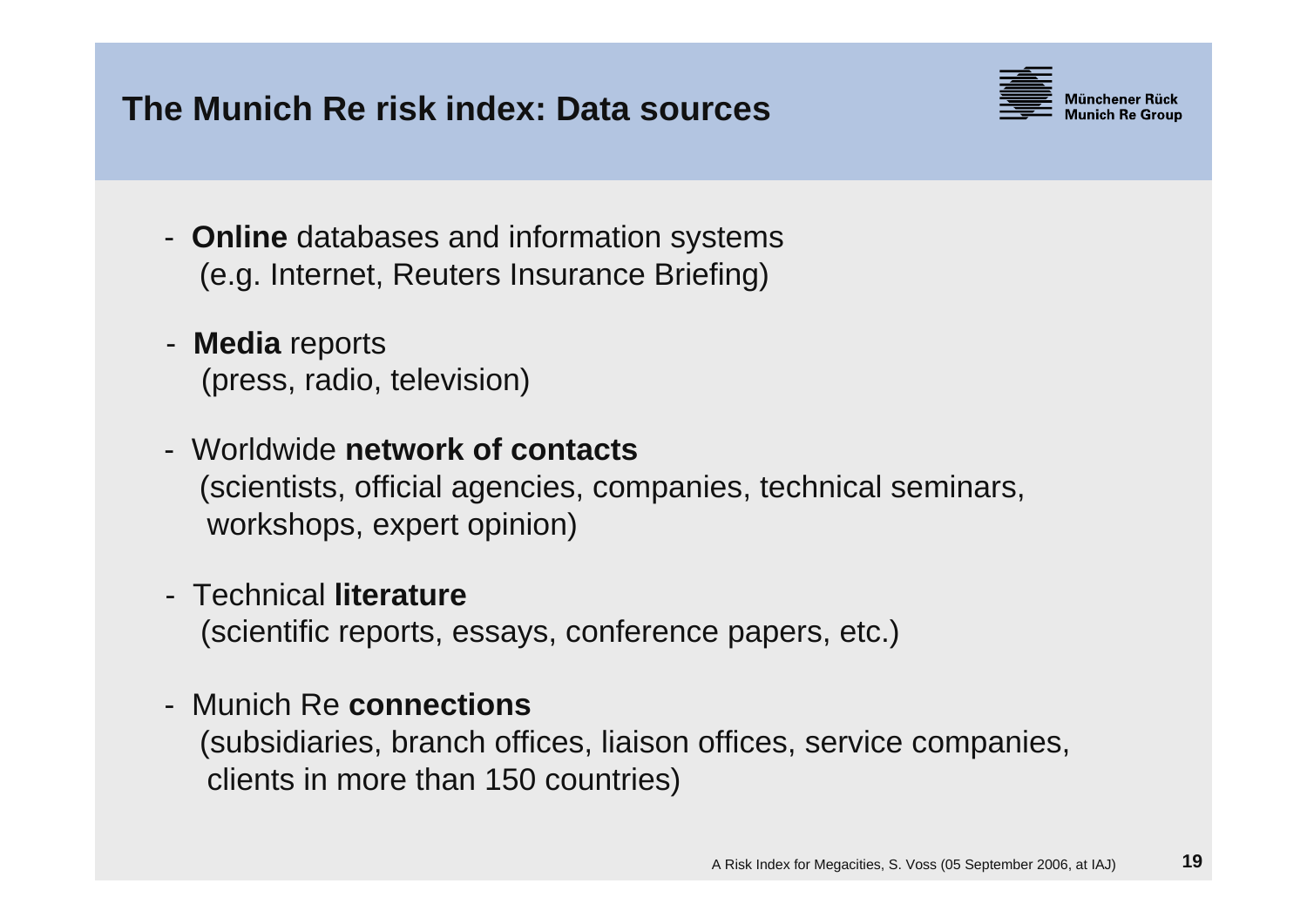#### **The Munich Re risk index: Data sources, cont'd**





#### A Risk Index for Megacities, S. Voss (05 September 2006, at IAJ) **20**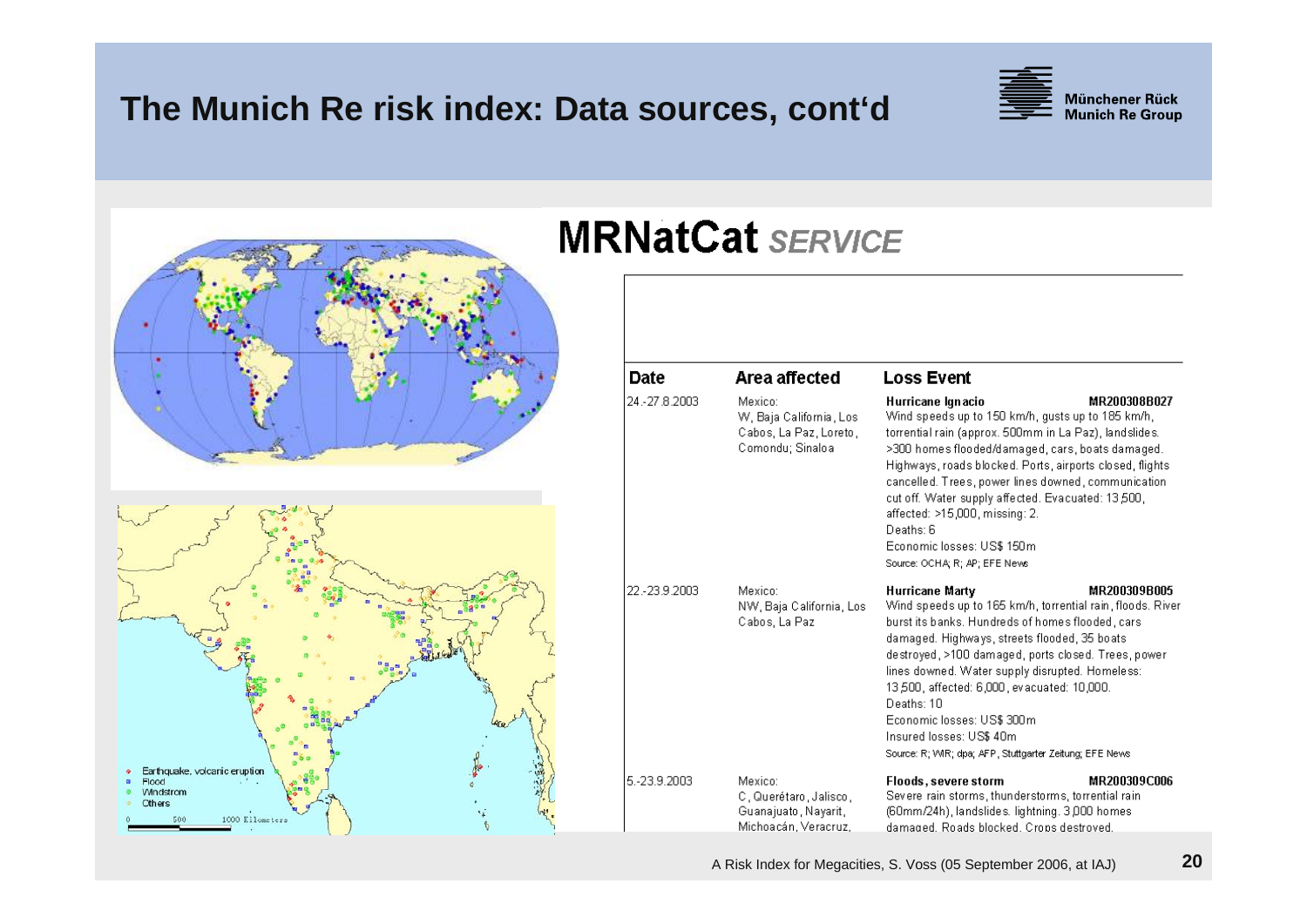#### **The Munich Re risk index: Basics**



Hazards; sub-components: ground

- T. Objective: Comparative evaluation of the risk of **material losses / loss potential** Munich Re World Map of Natural
- T. Synoptic view of **all relevant natural hazards** motion, shaking, subsoil conditions
	- П Earthquake + secondary effects (incl. tsunami)
	- П **Windstorm** L FloodMunich Re World Map of Natural Hazards; sub-components: tropical storms, extratropical storms, local storms Development of new classification system; sub-components: river flooding, flash floods, torrential rain, storm surge
	- L Other hazards (volcanic eruption, bush fire, frost)

…under consideration of rare and frequent occurrences (**PML** and **AAL**)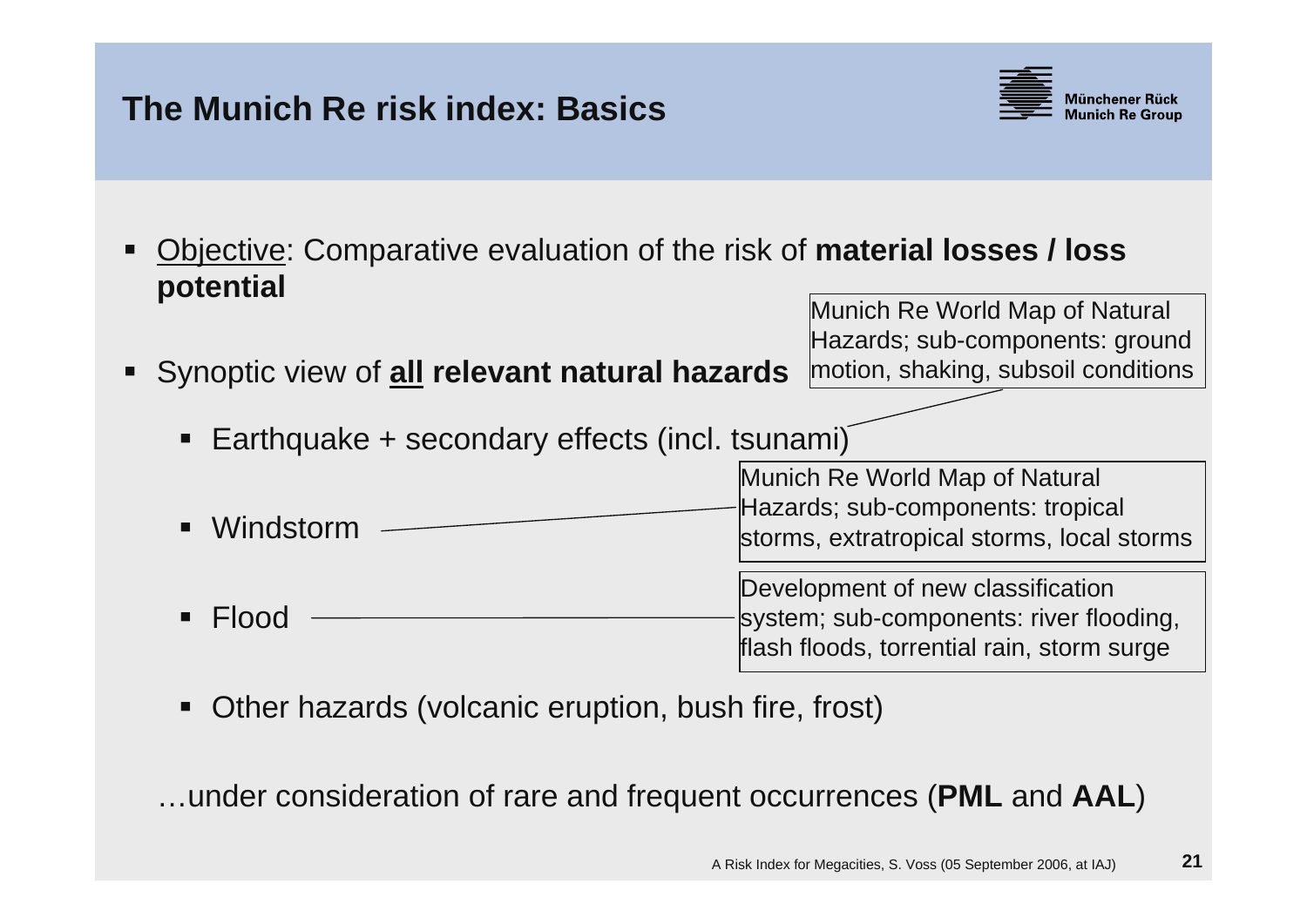#### **The Munich Re risk index: Basics, cont'd**



**Service Service** Overview over **all index components**

#### **Hazard**

Earthquake, windstorm, flood, other hazards

#### **Vulnerability (or loss susceptibility)**

Predominant type of residential construction, code compliance / construction standard, disaster preparedness, building quality and building density

#### $\blacksquare$ **Exposed values**

Average value per household, GDP, global economic significance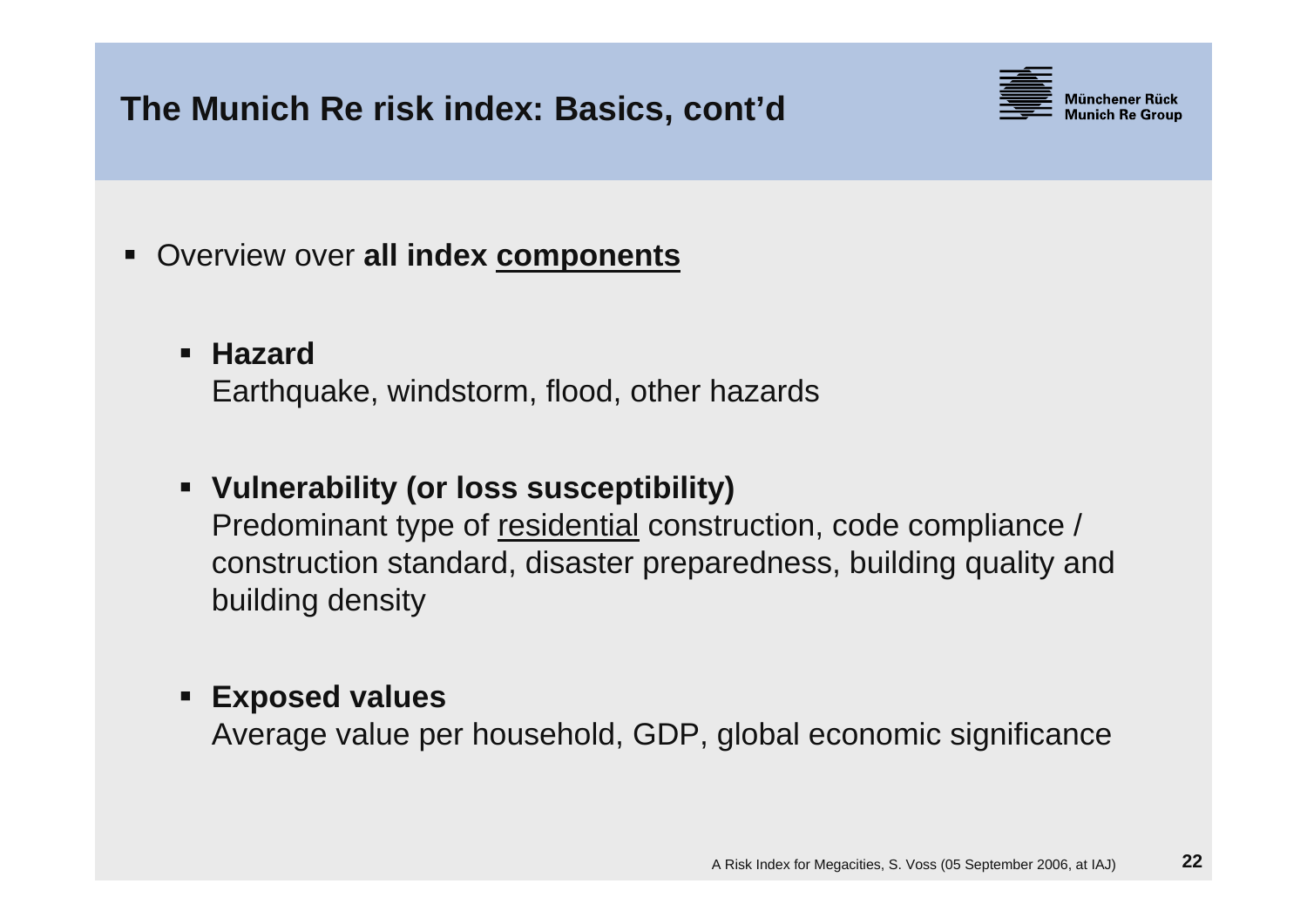



# **Total risk index** (max. value 1,000)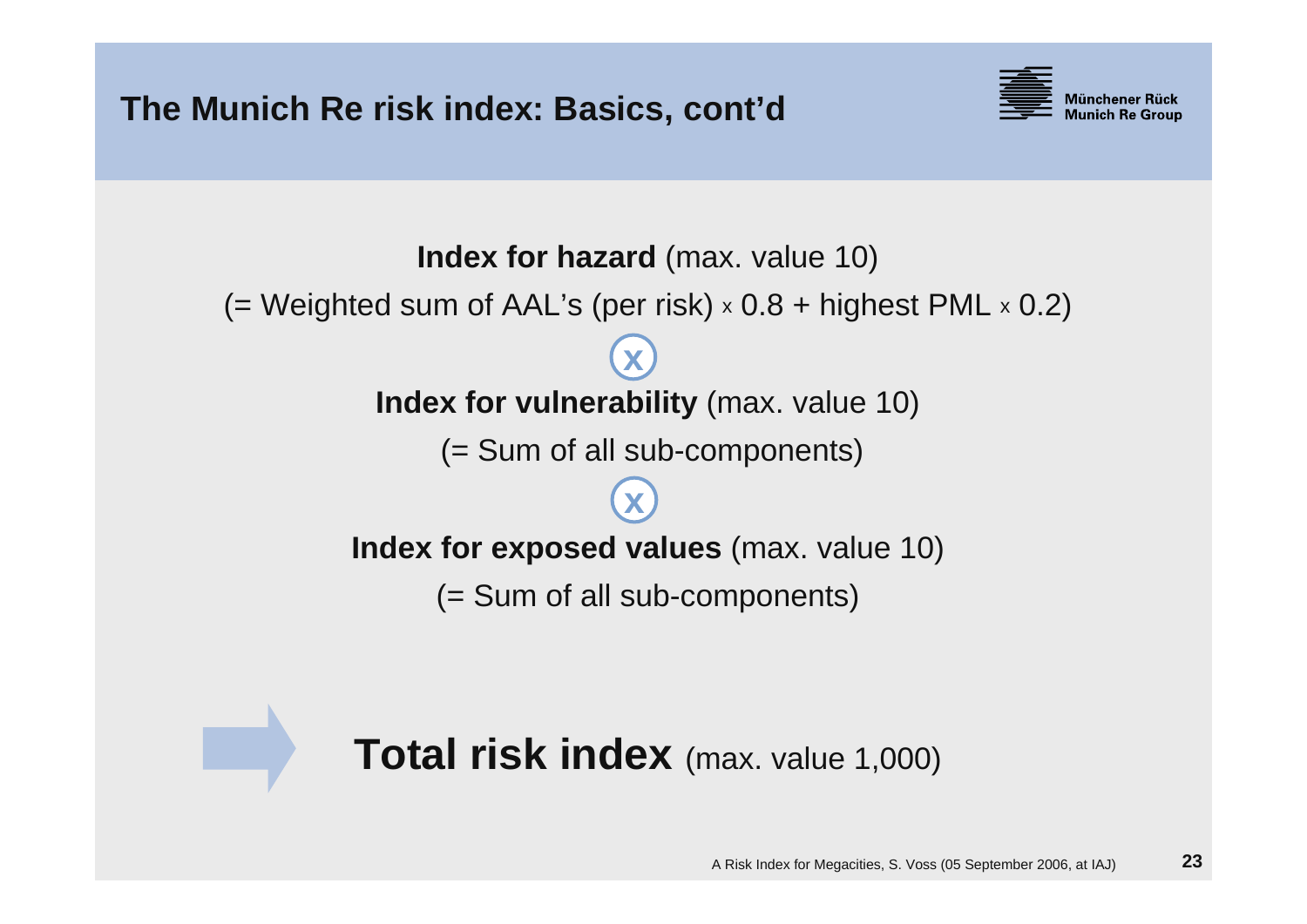

| City               | Index as<br>a whole $1)$ $2)$ | Hazard *)   | <b>Susceptibility</b><br>to loss $*$ ) |      |
|--------------------|-------------------------------|-------------|----------------------------------------|------|
| Tokyo              | 710                           | 10.0<br>7.1 |                                        | 10.0 |
| San Francisco      | 167                           | 6.7<br>8.3  |                                        | 3.0  |
| <b>Los Angeles</b> | 100                           | 2.7         | 8.2                                    |      |
| Osaka              | 92                            | 3.6         | 5.0                                    | 5.0  |
| Miami              | 45                            | 2.7         | 7.7                                    | 2.2  |
| <b>New York</b>    | 42                            | 0.9         | 5.5                                    | 8.3  |
| <b>Hong Kong</b>   | 41                            | 2.8         | 6.6                                    | 1.9  |
| Manila             | 31                            | 4.8         | 9.5                                    | 0.7  |
| London             | 30                            | 0.9         | 7.1                                    | 4.8  |
| Paris              | 25                            | 0.8         | 6.6                                    | 4.6  |

- **1) Risk = Hazard <sup>×</sup> Loss susceptibility <sup>×</sup> Values**
- **2) Total material loss, not the insured share**
- **\*) Scaled to max. value = 10**

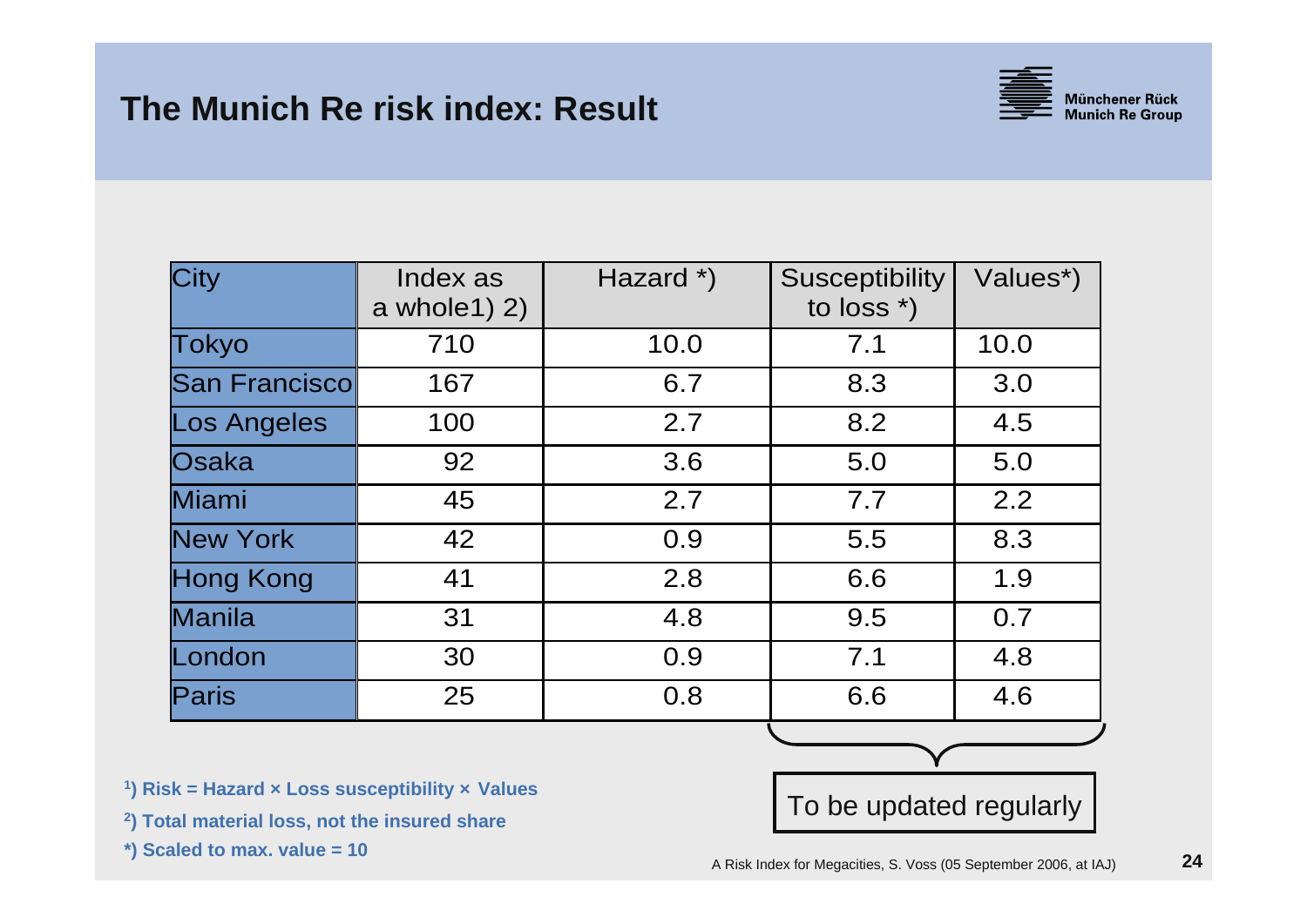#### **The Munich Re risk index: Result, cont'd**





**Risk Index** (Circle size corresponding to Risk Index Value)

Risk Index Components: Hazard

Vulnerability

Exposure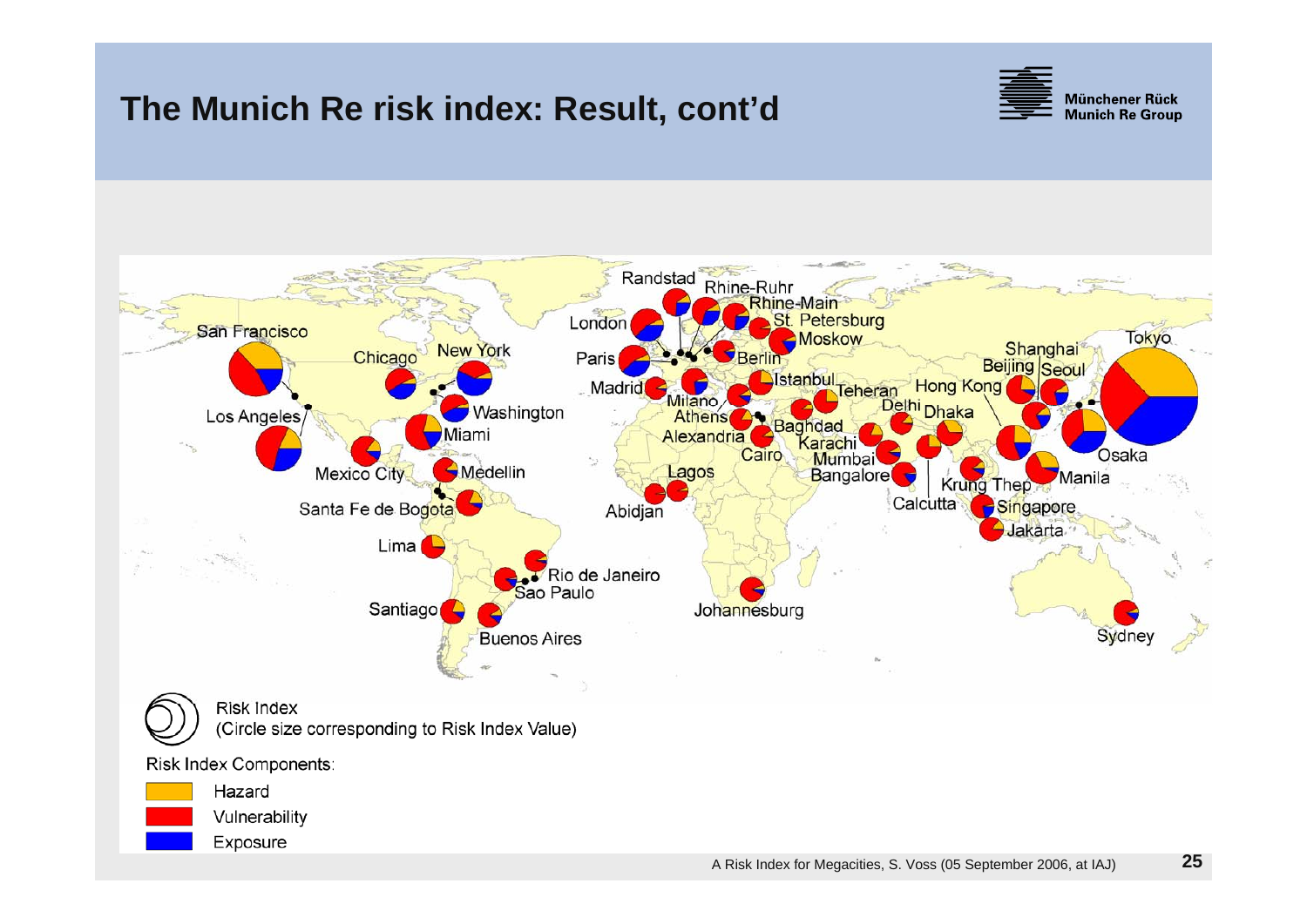

#### Reasons for Tokyo's high ranking

- T. Very **high exposure**, i.e. absolute values and global meaning
- T. Extremely **high hazard from multiple perils** (EQ, Typhoon, Volcanic Eruption)

|   | <b>City</b>                                 | <b>Hazards (combined)</b> | <b>Density</b> | <b>High rise buildings</b> | <b>Household value</b> | <b>City GDP</b> |
|---|---------------------------------------------|---------------------------|----------------|----------------------------|------------------------|-----------------|
|   | Tokyo-Yokohama-<br>Kawasaki                 |                           |                |                            |                        |                 |
| ⌒ | San Francisco-Oakland-San<br>Jose           |                           |                |                            |                        |                 |
| 3 | Los Angeles-Riverside-<br>Orange county     |                           |                |                            |                        |                 |
| 4 | Osaka-Kobe-Kyoto                            |                           |                |                            |                        |                 |
| 5 | Miami-Fort Lauderdale                       |                           |                |                            |                        |                 |
| 6 | New York-Northern New<br>Jersey-Long Island |                           |                |                            |                        |                 |

Remark: Ranking in each selected criterion does not necessarily represent the absolute ranking of the respective city in the context of all 50 megacities.

The ranking only depicts the position of each of the top 6 cities in relation to each other.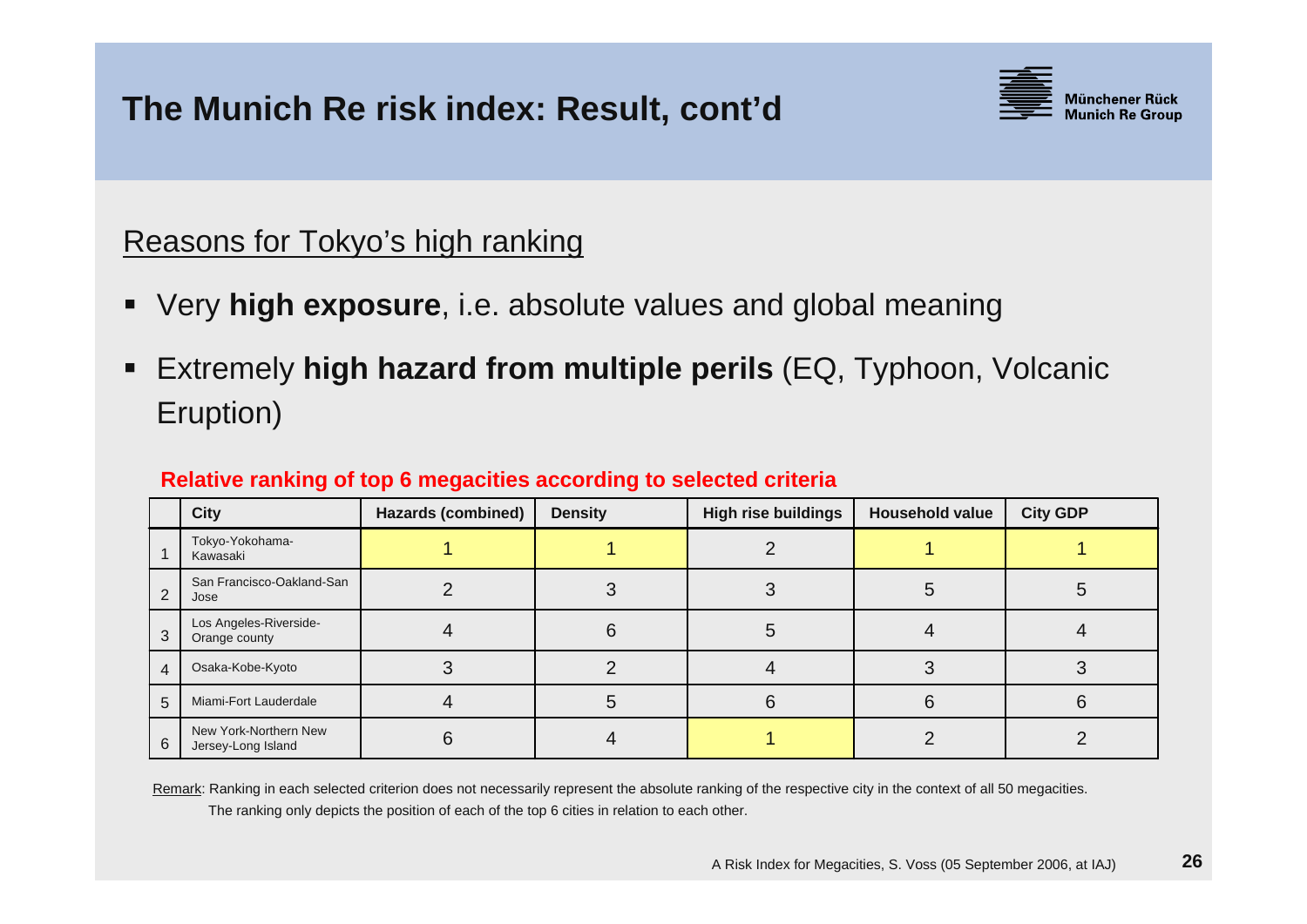

1) In spite of **several limitations** and **open issues** …

- T. *Insufficient data (flood hazard, preparedness, determination of city area)*
- T. *Predominance of earthquake*
- **Service Service** *Relative weight of main components*

… Munich Re's risk index for natural hazards gives a **realistic comparison** between the loss potentials of various megacities and can be taken as an **initial indicator** for the analysis of risk potential!

#### 2) **Megacities =**

- **Service Service** Centers of developments with **impact on the rest of the world**
- T. New risks, new markets and **new insurance solutions**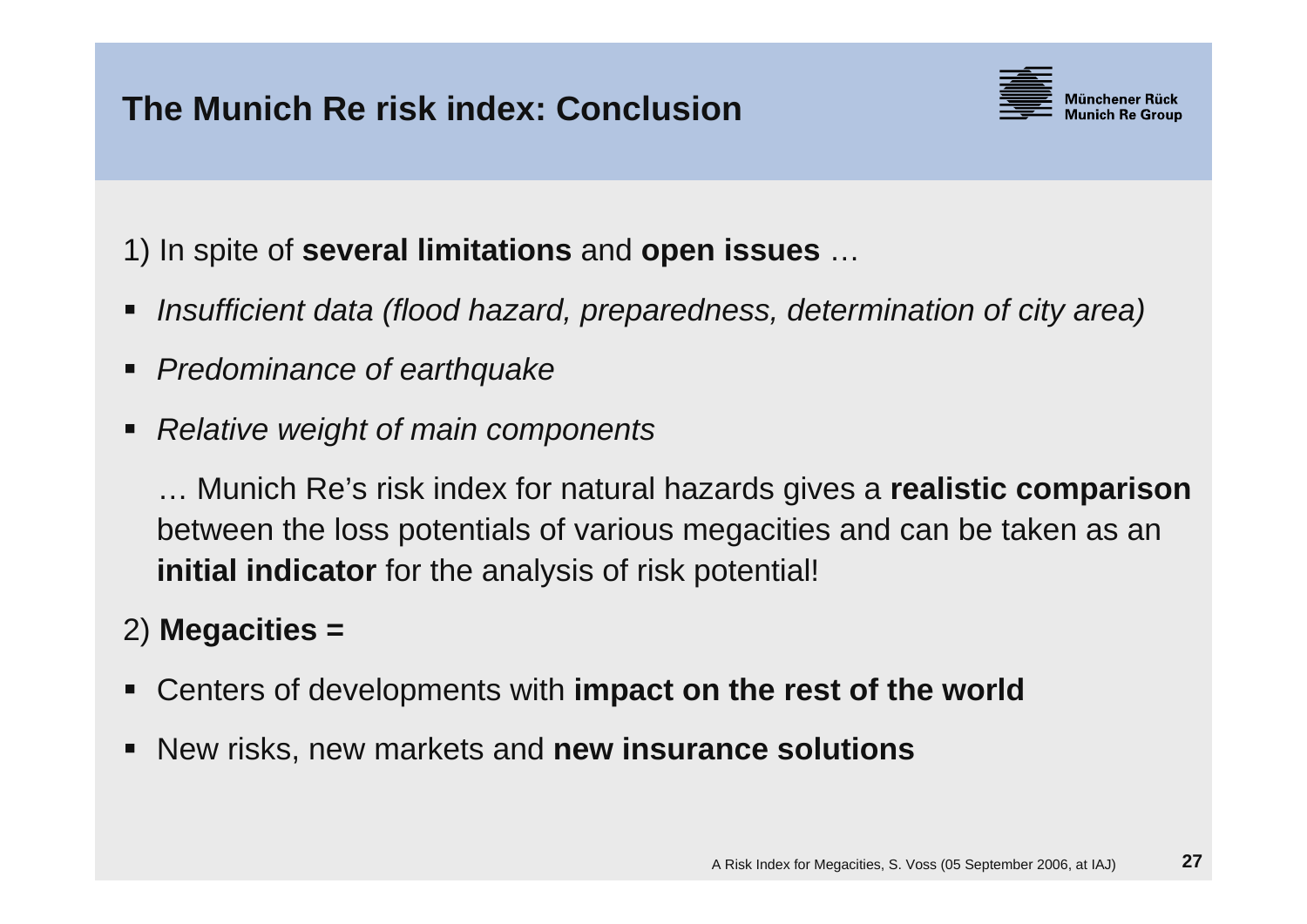#### **Munich Re's brochure "Megacities – Megarisks"**





Download in pdf-format:

#### www.munichre.com/publications